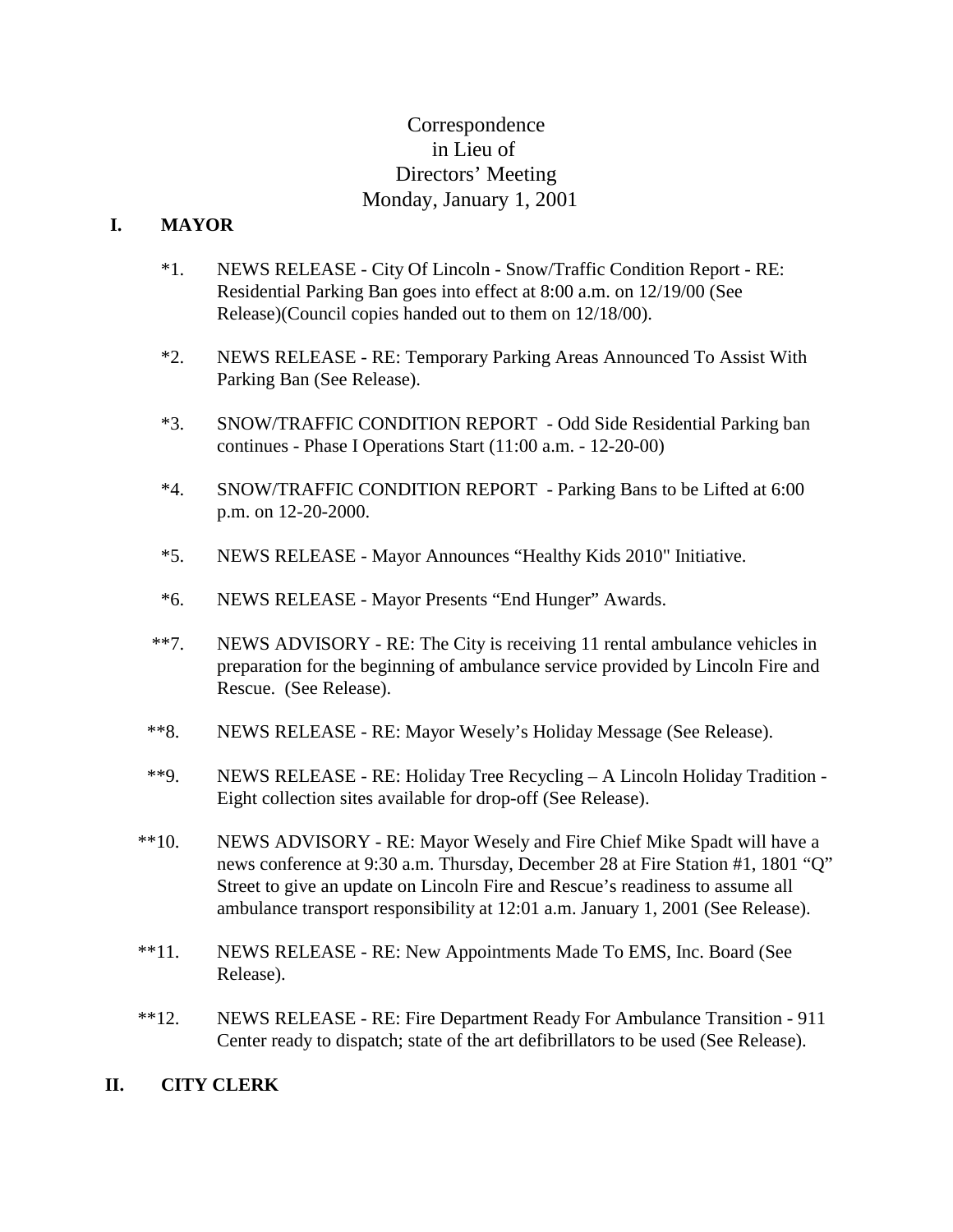#### **III. CORRESPONDENCE**

#### **A. COUNCIL REQUESTS**

#### **ANNETTE McROY**

- 1. OUTSTANDING Request to **Law Department** RE: Cars & Trucks driving on City streets that operate hydraulics systems (RFI#45 -5/05/00)
- 2. OUTSTANDING Request to LPD, Chief Casady/ **Law Department** RE: To have bikes picked up by Police given to them for repairs and give away if no one claims them (RFI#62 - 11/16/00) — **1.) SEE RESPONSE FROM ASSISTANT CHIEF JIM PESCHONG, LPD RECEIVED ON RFI#62-11/20/00**

#### **JON CAMP**

1. OUTSTANDING Request to **Dana Roper, City Attorney** - RE: EMS Outside Consultants/Attorneys (RFI#51 - 9/28/00)

### **B. DIRECTORS AND DEPARTMENT HEADS**

#### **COUNTY SHERIFF'S OFFICE**

\*1. Information from the Office of the Sheriff Lancaster County - RE: As the Sheriff of Lancaster County, proud to announce that the Lincoln Police Department has "joined resources" with the Lancaster County Sheriff's Office in the working with the youth of Explorer Post #80! (See Letter)(Council copies handed out to them on 12/18/00).

### **FINANCE**

- \*1. Material from Finance Department/City Treasurer RE: Monthly City Cash Report - Office of Treasurer, City of Lincoln, Nebraska - December 18, 2000 & City Of Lincoln-Pledged Collateral Statement - October 31, 2000 (See Material).
- \*2. Material from Don Herz RE: Resolution & Finance/Treasurer Of Lincoln, NE Investments Purchased Beginning - December 8, 2000 (See Material)(Council copies handed out to them on 12/18/00).
- \*\*3. Material from Don Herz RE: Resolution & Finance/Treasurer Of Lincoln, NE Investments Purchased Beginning - December 15, 2000 (See Material).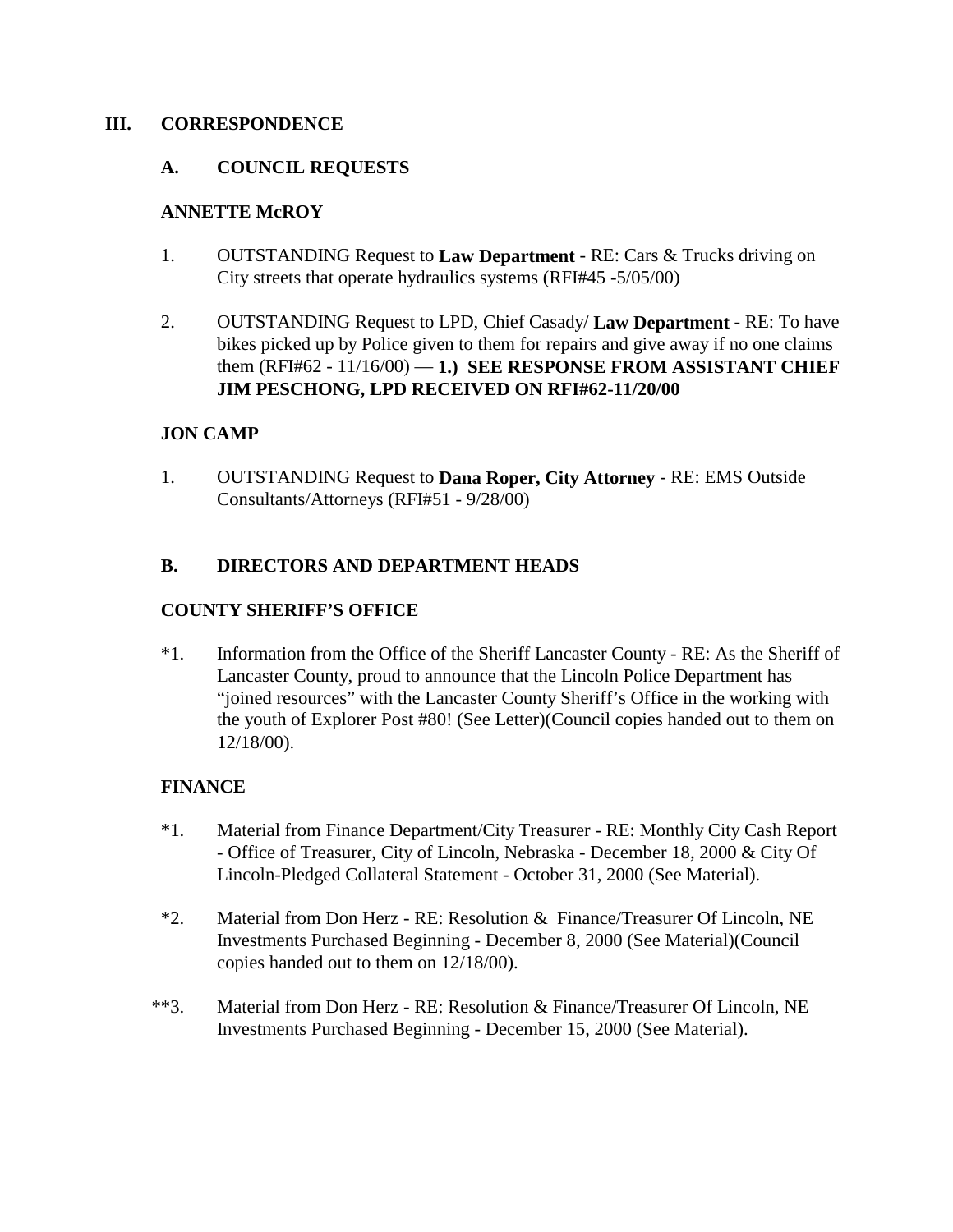#### **HEALTH DEPARTMENT**

- \*1. NEWS RELEASE from Leon Vinci RE: Flu Immunization Available Now To All High Risk Individuals (See Release).
- \*\*2. Inter-Department Memo from Leon Vinci RE: Clean Indoor Air Follow-Up (See Material).

### **LIBRARY**

- \*1. DIRECTOR'S REPORT Lincoln City Libraries Statistical Report Monthly Categorical Report - Fund Balances - November 2000.
- \*\*2. NEWS RELEASE RE: Harry Potter Week At The Library! (See Release).

### **PARKS & RECREATION DEPARTMENT**

\*1. Letter from Lynn Johnson to Art Thompson, Cooper Foundation - RE: Potential Park Site at  $27<sup>th</sup>$  & E Streets (See Letter).

## **PLANNING**

- \*1. Annexation by Ordinance Effective Date: December 19, 2000 37.02 Acres Ordinance No. 17769.
- \*2. Annexation by Final Plat Effective Date: December 14, 2000 52.44 Acres Resolution No. PC-00651.

### **PLANNING COMMISSION FINAL ACTION .....**

- $*1.$  Final Plat No. 00032 HiMark Estates 6<sup>th</sup> Addition (Oakmont Drive and South  $88<sup>th</sup>$ Street) Resolution No. PC-00652.
- \*2. Special Permit No. 1886 (Club in AGR district 6401 Pine Lake Road) Resolution No. PC-00653.

### **PUBLIC WORKS & UTILITIES DEPARTMENT**

- \*1. Material from Margaret Remmenga RE: Water and Wastewater Audits (See Material).
- \*\*2. Letter from Allan Abbott RE: Pleased to announce that Nicole Fleck-Tooze has joined the Public Works & Utilities Department as Special Project Administrator (See Letter).